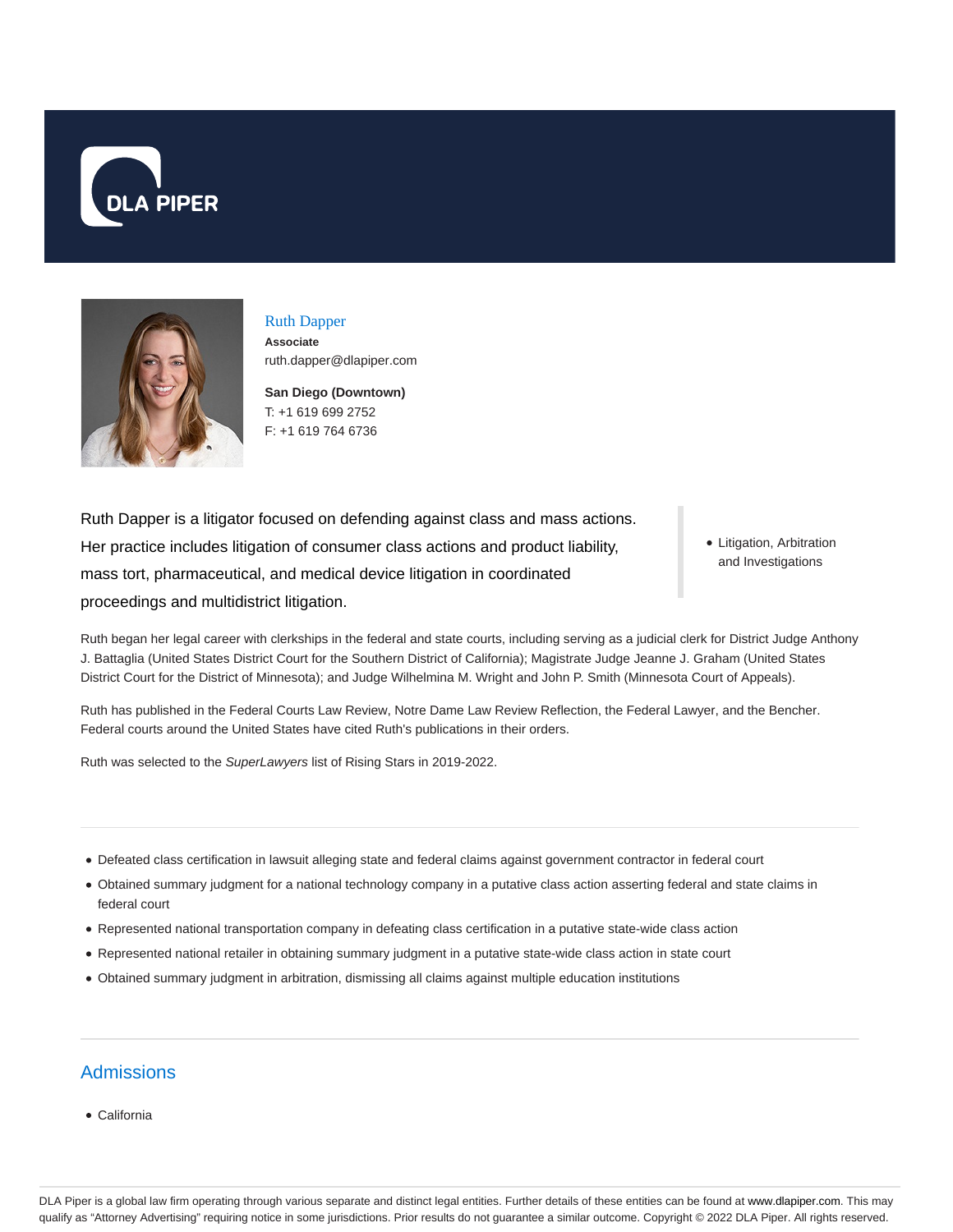**Minnesota** 

# Prior Experience

- Before joining DLA Piper, Ruth practiced at another AmLaw100 firm, where she litigated class and representative actions.
- Before entering private practice, Ruth served as a judicial law clerk in the courts, including two federal district courts and a state appellate court.

### **Recognitions**

Ruth was selected to the SuperLawyers list of Rising Stars in 2019-2022.

#### **Education**

- J.D., University of St. Thomas 2012 magna cum laude
- B.A., University of Minnesota 2009 with High Distinction

#### **Courts**

- United States Court of Appeals for the Ninth Circuit
- United States District Court for the Central District of California
- United States District Court for the District of Minnesota
- United States District Court for the Eastern District of California
- United States District Court for the Northern District of California
- United States District Court for the Southern District of California

#### **Memberships**

- Athena San Diego
- Federal Bar Association
- Louis M. Welsh American Inn of Court (Associate, Barrister, 2015-2018)

#### Judicial Clerkships

- Judicial Law Clerk to the Honorable Anthony J. Battaglia, United States District Court, Southern District of California
- Judicial Law Clerk to the Honorable Jeanne J. Graham, United States District Court, District of Minnesota
- Judicial Law Clerk to the Honorable Wilhelmina Wright and John P. Smith, Minnesota Court of Appeals

#### INSIGHTS

### **Publications**

- Co-Author, "Sonner v. Premier Nutrition Corp.," Notre Dame Law Review Reflection, 2021
- Author, "Judicial Profile: Magistrate Judge Karen S. Crawford," The Federal Lawyer, 2016
- Author, "A Judge By Any Other Name? Mistitling of the United States Magistrate Judge," 9 FED. CTS. L. REV. 1, 2015
- Co-Author, "Using Technology to "Ramp" Accessibility Barriers in the Legal Profession," The Bencher, 2015

#### **Events**

DLA Piper is a global law firm operating through various separate and distinct legal entities. Further details of these entities can be found at www.dlapiper.com. This may qualify as "Attorney Advertising" requiring notice in some jurisdictions. Prior results do not guarantee a similar outcome. Copyright © 2022 DLA Piper. All rights reserved.